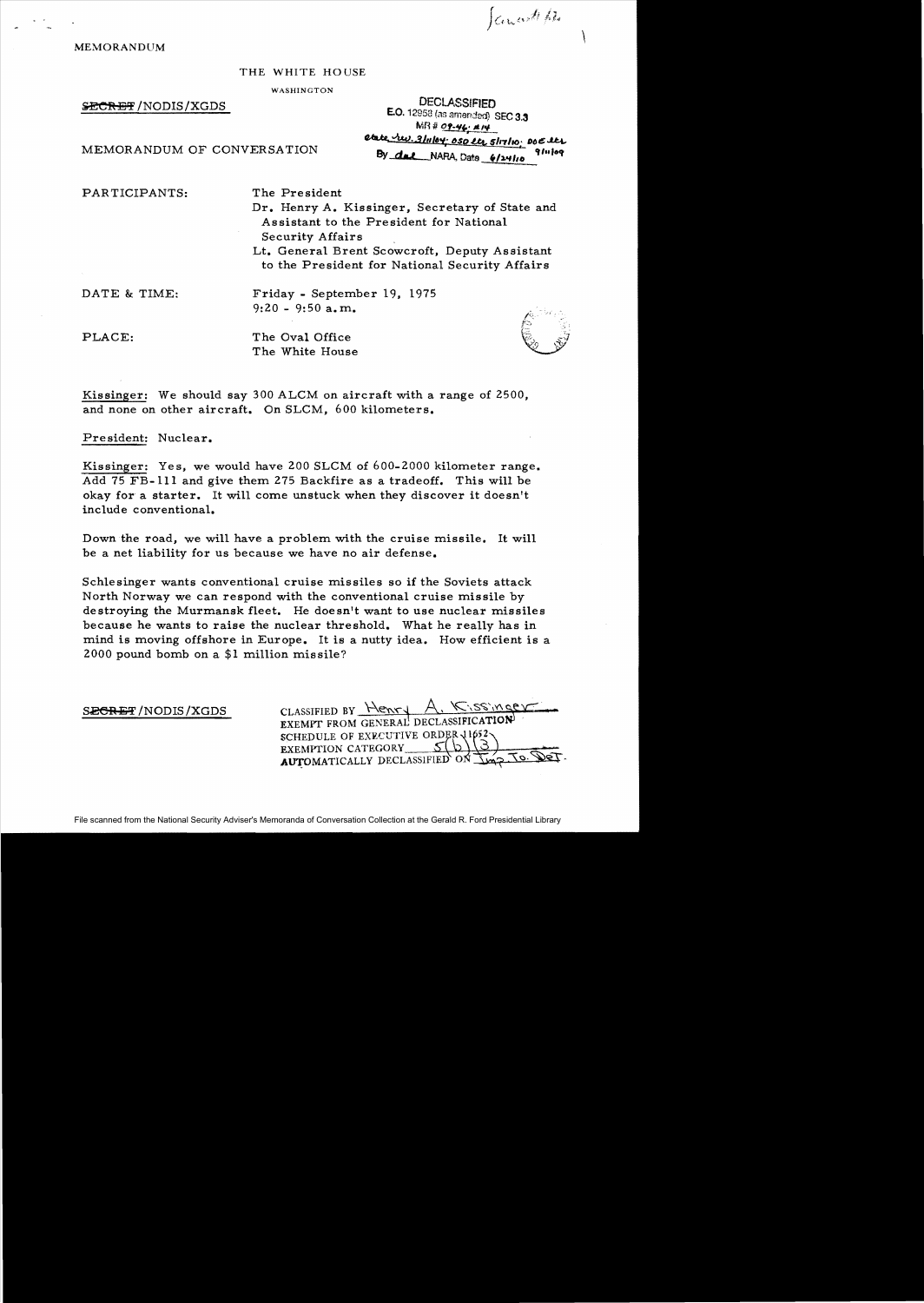$- 2 -$ SECRET/NODIS/XGDS

President: My God. How many conventional bombs did we drop on German cities in World War II without accomplishing very much? Has this been thought out?

Kissinger: The military is completely cowed. Of all, the best is perhaps Holloway.

President: He's the best of the lot.

Kis singer: We really need to get a handle on strategic and tactical doctrine. You may not be able to tackle it before 1977, but we really must take it on.

President: You will present this to Gromyko Sunday?

Kissinger: I **will** try to see what they have to offer today and give him this on Sunday.

President: The position sounds good.

Kissinger: I think we have the Jordan problem fixed. They will agree to the one paragraph and sign a standard commitment.

President: I see the Indian Government didn't like my comment that I was saddened by developments and hoped they would return to democracy.

Kissinger: I will be away at the UN through Wednesday. My speech is a general foreign policy review. The only new thing is proposing a conference between China, North Korea, South Korea, and the U. S. to modify the Armistice Agreement. There are two resolutions before the UN now. North Korea will rej ect it, but it will put us in a better position at the UN.

My people also want me to take a crack at Namiba, because we may be voting on it. It makes me sick to do it -- and I will weaken it and maybe I will drop it altogether.

Have you noticed that Tito has been very supportive since your visit? Very complimentary of you and very supportive.



SECRET/NODIS/XGDS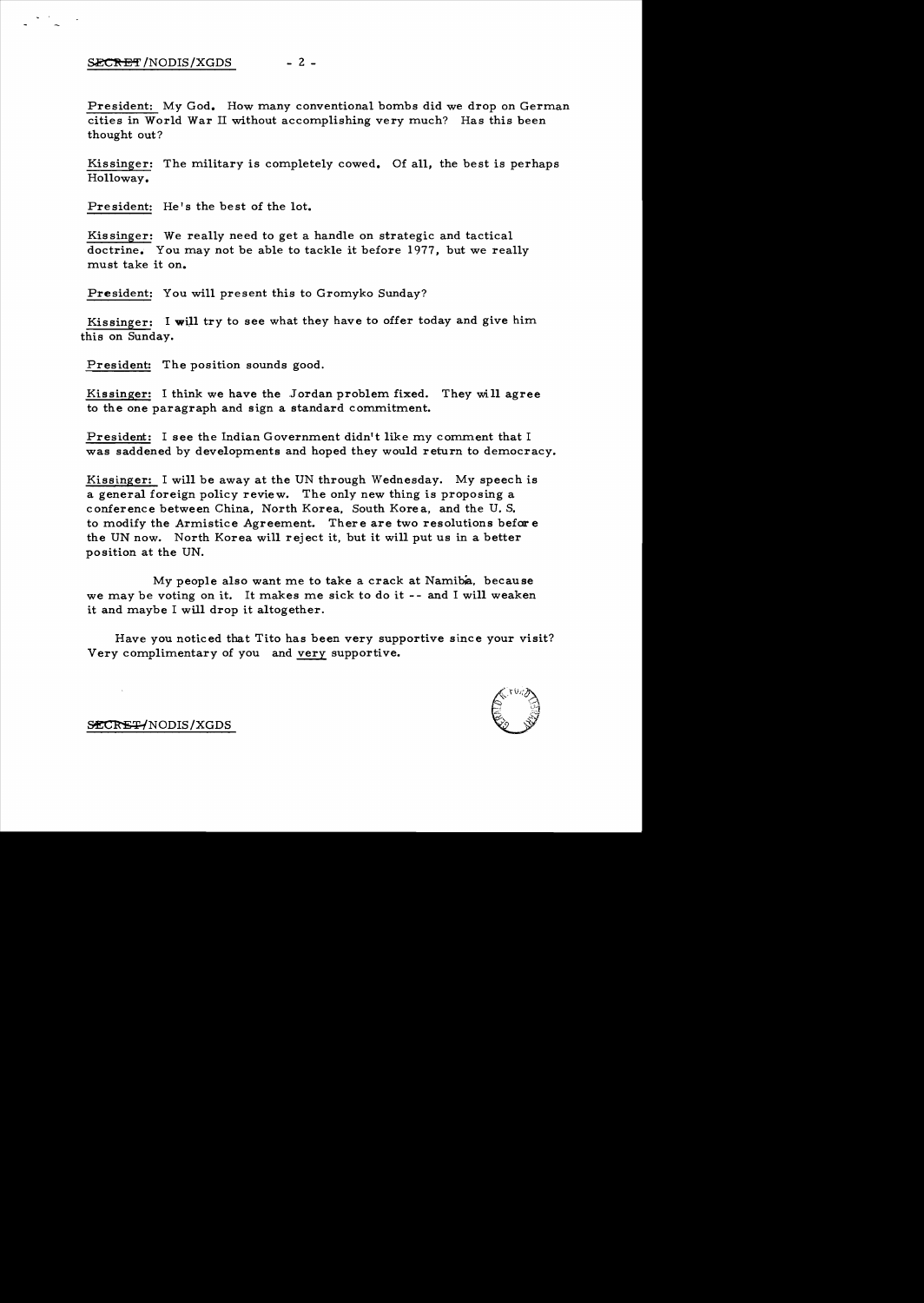$P/K$  17 Sept 75 K We should don 3000 ALC/U ouft w/ww.gef michen Yes. We would find zou Shell of 610-200 km range, add 25 FB-11) + quin them 275 Be point are tradity. This will be de for a startin. It will come unstruct when they desiner à dessit include couvertural. Donnie voord, ent with home a probe w/ c car. It will be a bet leaking for us lacosed the have no ain dep. Schler monts crosser cris so if Les attack M. Kizza un eine respond w/ come con. la distanziona <u>Unimarsh fleet. Doort wort to use mus branne</u> woute to raise more threshold. What he wally has in mind is maring of show in Eur. It is a unity inles, Have official is a 2 min # bound on a simil missile? Un God, Huw man com. Sombs chil me by an German centre in WWF w/o accompleting very rome h. Has this ham the out? & The Instition is completely connect. all heat perhaps Hollman.  $P$  Hamic but for lot. K We rept with wedth get a homely on strategies \* Cartier dretmine. You my not be able tackle it before 1977, but we usely must take them. If we will present the & Compter Sunday? **E.O.** 12958 (as amended) SEC 3.3  $MR# 09-46; #14$ atake <u>Nu 31 noti; oso et 51 no:</u> Do E et By del NARA, Date elztlin